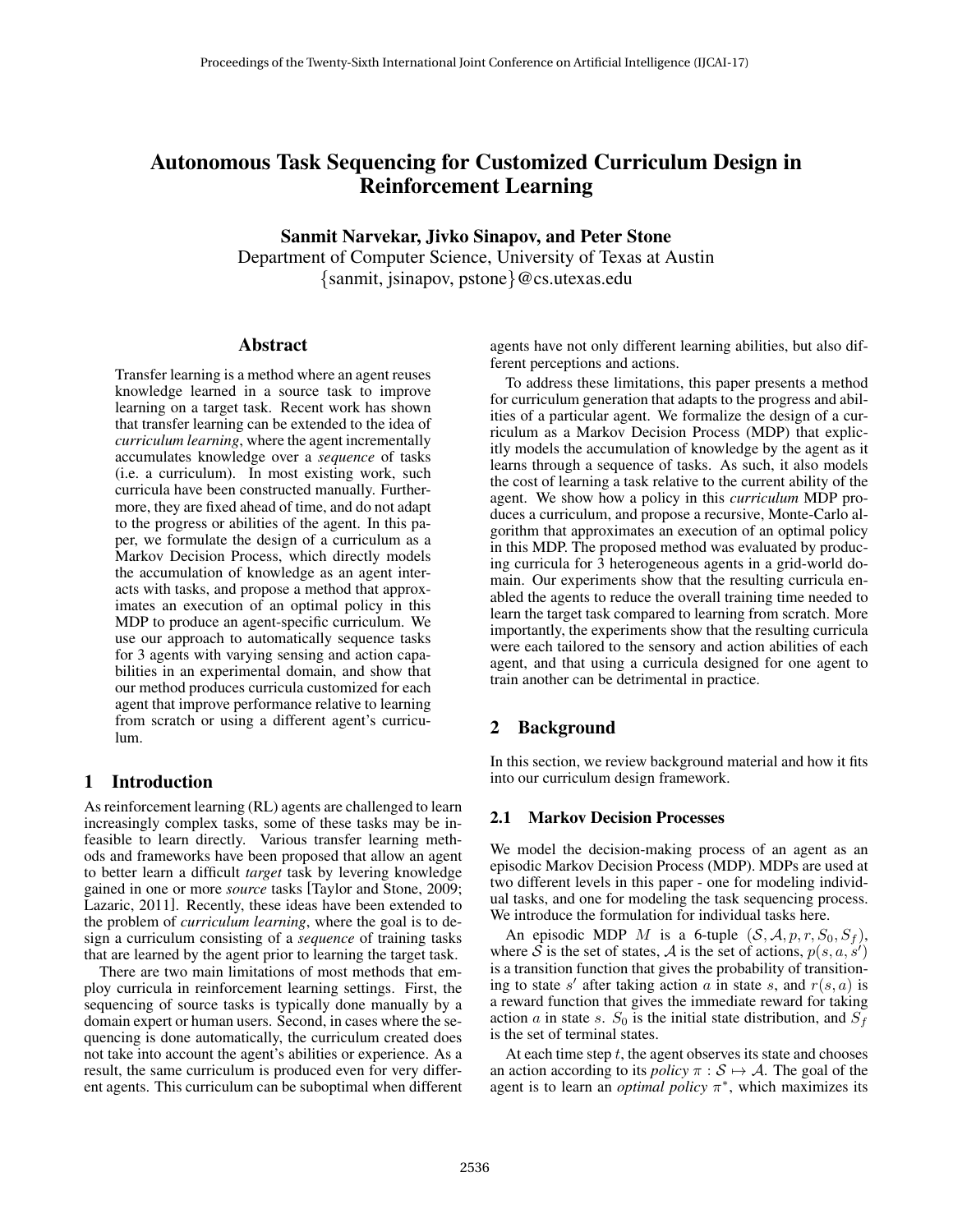expected *return*  $G_t$  until the episode ends at timestep  $T$ :

$$
G_t = \sum_{i=1}^{T-t} R_{t+i}
$$
 (1)

One common way to do this is to first learn the optimal action-value function  $Q^*(s, a)$ , which gives the expected return for taking action a in state s and following  $\pi^*$  thereafter, using an algorithm such as SARSA or Q-learning [Sutton and Barto, 1998]. The optimal policy then selects action  $\arg \max_a Q^*(s, a)$  in each state.

#### 2.2 Transfer Learning

Curriculum learning builds on the assumption that learning one task can speed up learning on another, a concept that's come to be known as *transfer learning* [Taylor and Stone, 2009; Lazaric, 2011]. In transfer learning, instead of learning directly on a *target task* MDP, the agent first trains on one or more *source task* MDPs, and transfers the knowledge gained to the target. In this paper, we transfer information between MDPs using value function transfer [Taylor *et al.*, 2007], which uses the parameters of an action-value function  $Q_s(s, a)$  learned in a source task to initialize the action-value function in the target task  $Q_t(s, a)$ .

One way to quantify the benefit of transfer is by the *time to threshold* metric [Taylor and Stone, 2009], which computes how much faster an agent can learn a policy that achieves return  $G_0 \ge \delta$  on the target task if it transfers knowledge, as opposed to learning the target from scratch. In this work, we will measure *time* using the number of actions taken.

## 2.3 Curriculum Learning

Curriculum learning is an extension of tranfer learning, where the goal is to automatically design and choose a sequence of tasks (i.e. a *curriculum*)  $M_1, M_2, \ldots, M_t$  for an agent to train on, such that learning speed or performance on a target task  $M_t$  is improved. In this paper, we leverage previous work by [Narvekar *et al.*, 2016] to dynamically generate source tasks for use in a curriculum. Narvekar et al. proposed a series of heuristic functions  $f : M_t \times X \mapsto M_s$  that take as input a target task  $M_t$  and the agent's current experience trajectories X on  $M_t$ , in order to produce a source task  $M_s$ . Each function does this by varying different aspects of the MDP  $M_t$  to create tasks that are relevant to solving  $M_t$ , but are easier to learn. For example, they reduce the state and action spaces, alter the transition or reward dynamics, or modify the initial or terminal state distributions. The focus of this paper will be on how to select and sequence tasks from this space.

## 3 Curriculum Generation as an MDP

MDPs are used at two different levels in this work. One is the standard use, where a *learning agent* interacts with and tries to learn a *task* modeled as an MDP M. Our main contribution is a second, higher level MDP for the *curriculum design agent*, whose goal is to sequence tasks M for the learning agent. We will refer to MDPs that the learning agent interacts with as tasks, and the MDP that the curriculum agent interacts with as the curriculum MDP (CMDP).

#### 3.1 Curriculum MDP (CMDP)

The overall process in a CMDP unfolds as follows: the learning agent starts with some initial policy  $\pi_0$ , which is represented as the initial state  $S_0$  of the CMDP. The curriculum agent then selects an action  $A_0$ , where each action corresponds to a different task that can be learned by the learning agent using learning algorithm  $\mathcal{L}$ . Learning a task transforms the learning agent's policy to a new policy  $\pi_1$ , represented in the CMDP as the next state  $S_1$ , by means of transfer learning algorithm  $T$ . It also incurs a cost, which is the amount of time needed by the learning agent to learn the task. This process repeats until the curriculum agent transitions to a terminal state, which is a state where the policy of the learning agent can achieve a return  $G_0 \ge \delta$  on the target task.

We now define this process formally as an MDP. To distinguish the curriculum MDP from task MDPs, we will use the superscript  $C$  to refer to elements of the curriculum MDP.

**Definition 1:** A *curriculum MDP*  $M^C$  is a 6-tuple  $(S^C, A^C, p^C, r^C, S_0^C, S_f^C)$ , where:

- **State Space** The set of states  $\mathcal{S}^C$  consist of the set of all policies the learning agent can represent. Each state represents a policy  $\pi : \mathcal{S} \mapsto \mathcal{A}$ , which determines how the learning agent will act in the target task. For example, the initial state  $S_0^C$  could be the uniform random policy. The terminal states  $S_f^C$  are defined as states whose policies achieve a return of at least  $\delta$  on the target task. In this section, we leave open how the policy is represented. Common options are to directly encode a parameterized policy, or to use a policy derived from a value function.
- **Action Space** The set of actions  $A^C$ , are the different tasks a learning agent can train on. Each action  $a^C \in \mathcal{A}^C$  maps to a task M, and taking an action corresponds to training the learning agent on the corresponding task until convergence. For example, not using a curriculum and training directly on the target task corresponds to taking the target task action from the initial state.
- **Transition Function** Executing an action  $a^C \in A^C$  in state  $s^C \in \mathcal{S}^C$  transitions the CMDP to a new state  $s'^C \in \mathcal{S}^C$ according to the transition function  $p^C(s^C, a^C, s'^C)$ . In other words, the transition function describes how the learning agent's policy changes as a result of learning a task. Learning a task can lead to different policies depending on the initial policy before learning.
- Reward Function The goal of the curriculum agent is to minimize the amount of time needed by the learning agent to reach a policy that gives a return of at least  $\delta$ on the target task (i.e. minimize the *time to threshold*, where we count the total time needed, including time spent in all source tasks). We can encode this in the reward function by defining  $r^C(s^C, a^C)$  to be the negative of the expected time needed to learn task  $a^C$  starting from policy  $\tilde{s}^C$ . Thus,  $r^C(s^C, a^C)$  is the cost of learning  $a^C$  starting from policy  $s^C$ .

The base learning algorithm  $\mathcal L$  of the learning agent and the transfer algorithm  $T$  are implicitly encoded in the transition and reward functions of the CMDP, since they affect the set of states explored and the efficiency with which a task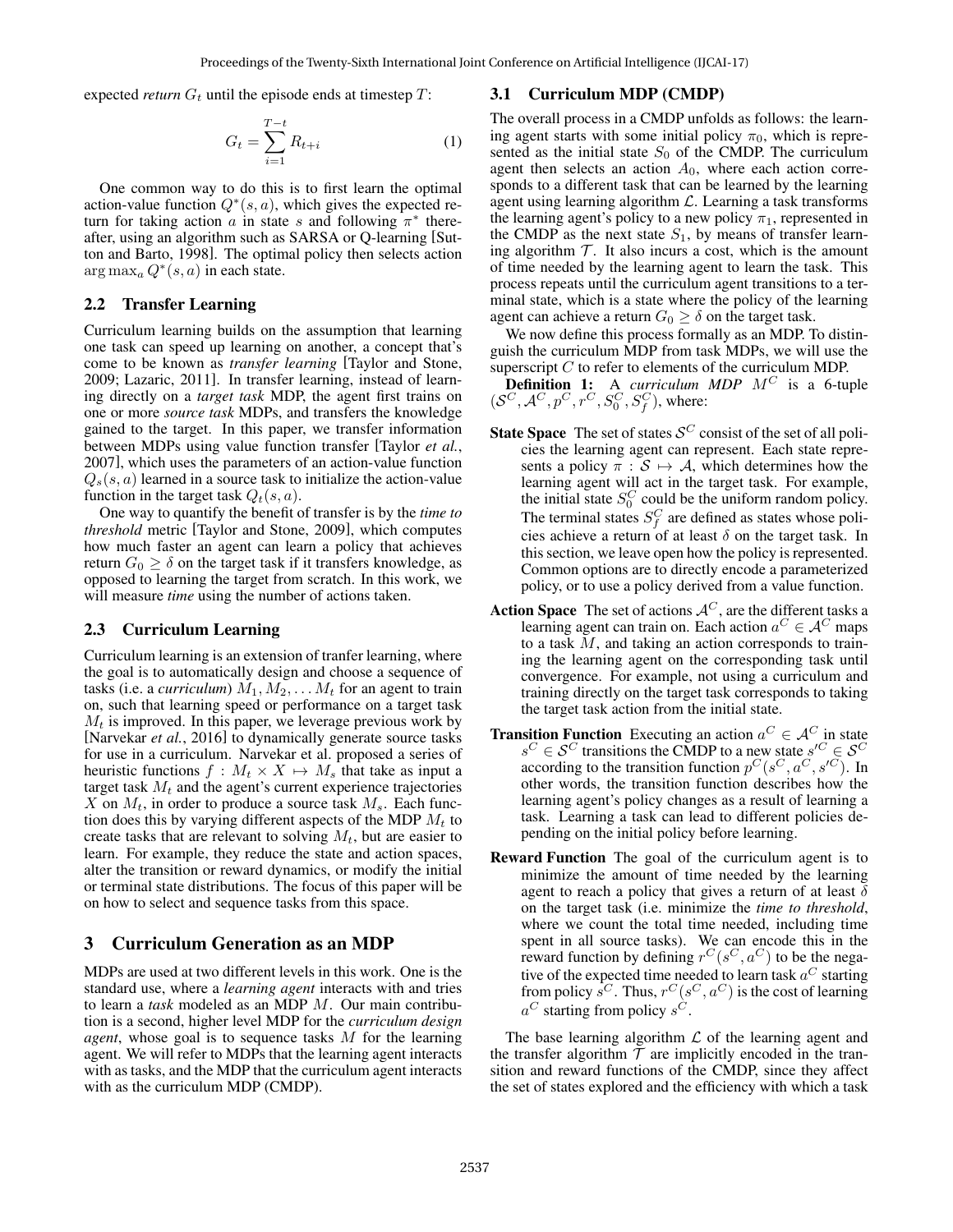is solved. As such, they must be specified in any implementation. In addition, note that the cost of learning a task  $a^C$ is dependent on the current policy state  $s^C$  the agent is in. Starting with a good policy can make it easier to learn a task, leading to a low cost, whereas starting from a worse policy incurs higher cost. Our goal is to find some sequence of tasks  $a_0^C, a_1^C, \ldots, a_t^C$  such that the total cost  $\sum_{i=0}^t r^C(s_i^C, a_i^C)$  to achieve return  $\delta$  on the target task is less than the cost incurred by learning directly on the target task  $r^C(s_0^C, a_t^C)$ .

A policy  $\pi^C : \mathcal{S}^C \mapsto \mathcal{A}^C$  on a CMDP specifies which task to train on given a learning agent policy π. Thus, we can *execute*  $\pi$ <sup>*C*</sup> for a particular agent to produce a curriculum. Due to stochasiticity during the learning process, an execution of  $\pi^C$  for a single agent could result in many different curricula. Learning the optimal policy  $\pi^{C^*}$  in a curriculum MDP thus produces execution traces of optimal curricula.

#### 3.2 Discussion

In theory, now that we have posed the curriculum design problem as an MDP, we could apply any of the standard reinforcement learning algorithms to solve for the optimal CMDP policy  $\pi^C$ . For example, in some domains, we may have a model of the transition dynamics of the CMDP, or be able to approximate it using heuristics and domain knowledge. In this case, we could use dynamic programming to directly solve for the optimal curriculum.

If the model is not known, model-free methods such as SARSA or Q-learning could be used. However, model free methods typically suffer from high sample complexity, and this issue is exacerbated in CMDPs since taking an action requires solving an entire task MDP. Instead, we propose to directly find one particular execution of  $\pi$ <sup>C</sup> that is representative of what would be expected when drawing a single execution from an optimal policy  $\pi^{C^*}$ .

# 4 Monte Carlo Approximation

In this section, we describe a recursive Monte-Carlo algorithm that iteratively builds an execution trace of  $\pi^{C^*}$ . The intuition for our approach is as follows: assume the learning agent starts with some initial policy  $\pi_0$ , corresponding to initial state  $S_0^C$  in the CMDP. Our goal is to learn a policy  $\pi_f : \mathcal{S} \mapsto \mathcal{A}$  that achieves return  $\delta$  on the target task  $M_t$  as quickly as possible. Although we don't know what a terminal state policy  $\pi_f$  looks like, we can identify what parts of the state space  $S$  are relevant to an optimal policy for the target task, because we can *sample* state trajectories from the target task by executing the target task action. We can then use those samples to guide the selection of a source task.

Thus, the main idea behind our algorithm is to incrementally build up the policy using states and experiences the agent is currently facing. The algorithm samples from the target task to figure out what the learning agent needs to learn about. It then creates a set of sources tailored for those experiences using the heuristic functions defined by [Narvekar *et al.*, 2016], recursively breaking down the tasks if they are too *difficult* for the agent to solve. The task which as a result of learning changes the policy the most according to the target samples is then selected. Learning the task updates the learning agent's policy, corresponding to a new state in the CMDP. This in turn leads to a different set of samples from the target

| <b>Algorithm 1</b> GENERATECURRICULUM $(M_t, \pi, \beta, \delta, \epsilon)$ |  |  |  |  |
|-----------------------------------------------------------------------------|--|--|--|--|
|-----------------------------------------------------------------------------|--|--|--|--|

1:  $C \leftarrow \emptyset$ 2: while true do 3:  $\text{size} = |\mathcal{C}|$ <br>4:  $(\pi', \mathcal{C}) \leftarrow$ 4:  $(\pi', \mathcal{C}) \leftarrow \text{RECURSETaskSELECT}(M_t, \pi, \beta, \epsilon, \mathcal{C})$ 5: if  $\pi'$  = null then 6: Increase  $\beta$ 7: POP $(\mathcal{C}, |\mathcal{C}| - \text{size})$ 8: continue<br>9: end if 9: **end if**<br>10:  $\pi \leftarrow \pi$ 10:  $\pi \leftarrow \pi'$ 11: **if** EVALUATE $(M_t, \pi) \geq \delta$  then 12: break 13: end if 14: end while 15: return  $(\pi, C)$ 

task. This process repeats until the agent is able to solve the target directly. Note that the goal is not to learn a policy  $\pi$  for every state in the state space S of a target task  $M_t$ , as some of these states may not be encountered by the agent, and hence are irrelevant for executing the optimal policy  $\pi^*$ .

The *difficulty* of a task can be quantified by the amount of time needed to solve the task (i.e. the cost of learning a task  $r^C(s^C, a^C)$ ). As stated in Section 3, the cost depends on many different factors, such as the policy the learning agent starts with, the learning algorithm being used, and also aspects of the task itself such as the size of its state and action spaces. The only way to determine the true cost is to solve the task, which is unbounded and unknown ahead of time. Therefore, we introduce the idea of a budget or learning capacity  $\beta$ for the agent, which limits the amount of time an agent will spend trying to learn a task before it decides the task is too difficult. This promotes learning easier tasks first, and tackling harder tasks once the learning agent has accumulated knowledge from these easy tasks. Finally, to prevent unnecessary tasks from being used in the curriculum, we require tasks to affect the policy and be relevant to the target task by at least fraction  $\epsilon$  (described in detail in the next section).

# 4.1 Algorithm Details

We now formalize the intuition given into pseudocode. The main call is to Algorithm 1, GENERATECURRICULUM, which takes as input the target task  $M_t$  that we want to generate a curriculum for, the learning agent's initial policy  $\pi$ (i.e.  $S_0^C$ , typically a uniform random policy), the learning budget  $β$ , the return threshold  $δ$  desired on the target task, and the minimum policy change and relevance parameter  $\epsilon$ . It returns a policy  $\pi$  (i.e. a terminal state  $S_f^C$ ) that can achieve a return of  $\delta$  on  $M_t$ , and the curriculum C.

Each iteration of the loop in Algorithm 1 attempts to add a task to the curriculum by calling RECURSETASKSELECT, and corresponds to a transition in the CMDP. If a task is found and added to the curriculum, the updated policy  $\pi$  is evaluated on the target task. The loop terminates if a return greater than δ is received. If no tasks are found, the budget  $β$  is increased, any tasks that were added in this phase are cleared, and the search is repeated.

Algorithm 2, RECURSETASKSELECT, is the core method that adds tasks to the curriculum and updates the policy  $\pi$ . It starts by calling LEARN, which attempts to *solve* the given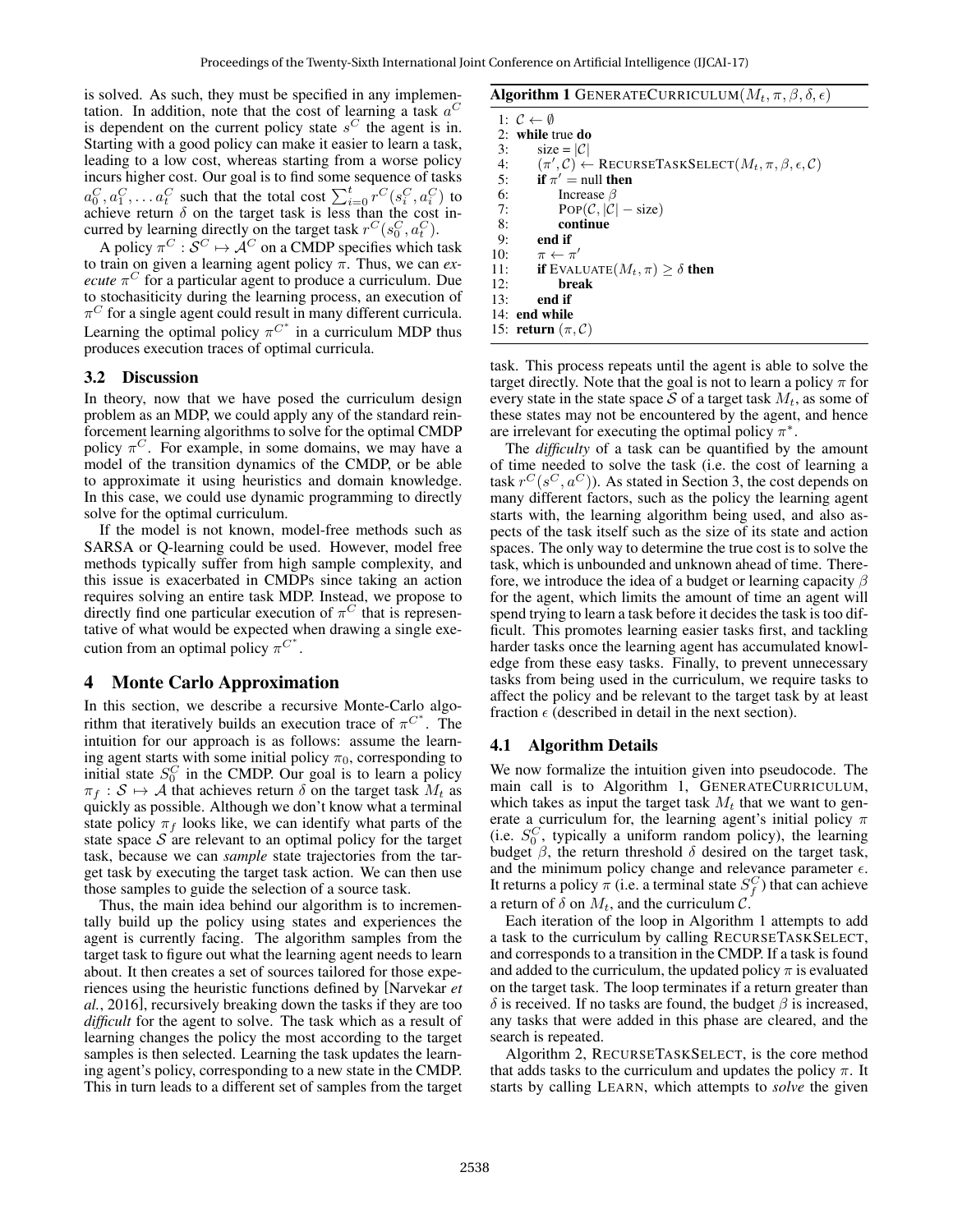**Algorithm 2** RECURSETASKSELECT $(M, \pi, \beta, \epsilon, C)$ 

1: (solved,  $X, \pi'$ ) = LEARN( $M, \pi, \beta$ ) 2: if solved then 3: ENQUEUE $(C, M)$ 4: **return**  $(\pi', \mathcal{C})$ 5: end if 6:  $M_s \leftarrow$  CREATESOURCETASKS $(M, X)$ 7:  $\mathcal{P} \leftarrow \emptyset$ 8:  $\mathcal{U} \leftarrow \emptyset$ 9: for  $M_s \in \mathcal{M}_s$  do<br>10: (solved<sub>M<sub>c</sub>, X<sub>i</sub></sub> 10:  $(\text{solved}_{M_s}, X_{M_s}, \pi_{M_s}) = \text{LEARN}(M_s, \pi, \beta)$ 11: **if** solved<sub>Ms</sub> then 12:  $\mathcal{P} \leftarrow \mathcal{P} \cup \{(\pi_{M_s}, M_s)\}\$ 13: **else**<br>14: 14:  $\mathcal{U} \leftarrow \mathcal{U} \cup \{(M_s, X_{M_s})\}$ 15: end if 16: end for 17: if  $|\mathcal{P}| > 0$  then 18:  $(\pi_{\text{best}}, M_{\text{best}}, \text{score}) = \text{GETBestPOLICY}(\mathcal{P}, \pi, X)$ 19: if score  $> \epsilon$  then 20: ENQUEUE $(C, M_{best})$ <br>21: **return** ( $\pi_{best}$ , C) 21: **return**  $(\pi_{best}, C)$ <br>22: **end if** end if 23: end if 24: SORTBYSAMPLERELEVANCE $(\mathcal{U}, X, \epsilon)$ 25: for  $(M_s, X_{M_s}) \in \mathcal{U}$  do 26:  $(\pi_s', \mathcal{C}) \leftarrow \text{RECURSETASKSELECT}(M_s, \pi, \beta, \epsilon, \mathcal{C})$ 27: if  $\pi'_s \neq$  null then 28: return RECURSETASKSELECT $(M, \pi_s', \beta, \epsilon, C)$ 29: end if 30: end for 31: **return** ( null,  $C$ )

task M starting with initial policy  $\pi$ , using at most  $\beta$  time steps. LEARN returns a boolean *solved* indicating whether the task was solved or not, a set of state-action-reward samples  $X$ for each trajectory experienced, and the updated policy  $\pi'$  as a result of learning M.

We propose two methods for determining whether a task has been solved. The first is *policy convergence*, which checks whether the policy has converged (i.e. not changed) for the states the agent has visited over the past few episodes (in our experiments, we checked for stability over 10 episodes). In addition, the episodes must terminate in a goal state. This is in order to prevent an agent that has learned to quickly fail a task from being considered as successfully solving a task. The second is based on the *maximum return* possible in a task, where an agent that receives the maximum return possible on a task can be said to have solved it. The first method assumes the agent can detect a successful completion of a task, while the second assumes the max return (which is task specific) is known.

If the task  $M$  can be solved, it is added to the curriculum and the updated policy is returned. Note that we only update the policy if the task can be solved. Otherwise, the learned policy may not be correct. If the task M cannot be solved, RECURSETASKSELECT recursively tries to find and solve a simpler source task.

CREATESOURCETASKS $(M, X)$  creates a set of source tasks  $\mathcal{M}_s$  tailored to the agent's experiences X on M, using the heuristic functions defined by [Narvekar *et al.*, 2016]. We partition this set into two groups over lines 9 - 16 based on whether the source can be solved or not.  $P$  contains source tasks that could be solved and their corresponding updated learning agent policies.  $U$  contains tasks that could not be solved, and experience trajectories from the learning agent's attempts on those tasks.

If solvable tasks exist in  $P$ , the curriculum design agent needs to select a task to add. We use a heuristic (GETBESTPOLICY) that selects the policy-task pair  $(\pi_{M_s}, M_s) \in \mathcal{P}$  that results in the greatest change in policy when evaluated on samples  $X$  from the target task. Formally, for each state s encountered in the state sequence from samples X, we compare the action selected by  $\pi(s)$ , the policy before learning  $M_s$ , to  $\pi_{M_s}(s)$ , the policy after learning  $M_s$ , and count the number of states for which the action changed. This number is normalized by the number of states in the sequence  $X$  to produce a score. Note that states where the learning agent spends more time in M occur more often in X, and hence bias the score towards policies that update these states. The policy-task pair with the highest score is returned from GETBESTPOLICY, and if the score meets a minimum threshold  $\epsilon$ , the task is added to the curriculum. The threshold  $\epsilon$  is used to prevent tasks that don't significantly impact the policy from entering the curriculum.

If no solvable source task is selected, the algorithm instead finds the most relevant unsolvable source tasks, and attempts to break them down further. We calculate the relevance of a source task by computing the overlap between samples from a source  $X_{M_s}$  and the samples of the target X. Specifically, for each task-sample pair  $(M_s, X_{M_s}) \in \mathcal{U}$ , we compute the fraction of states  $s$  in the target samples  $X$  that are also present in the source  $X_{M_s}$ . If function approximation is used, a distance metric such as that by [Ferns *et al.*, 2011] can be used to do this. The task-sample pairs in  $U$  are sorted by their relevance, dropping any that have relevance less than  $\epsilon$ , and are recursively broken down by calling RECURSETASKSELECT, which tries to find a sub-source task for the current source task. If no tasks can be solved, the recursion ends.

Assuming the target task is solvable, Algorithm 1 is guaranteed to terminate once  $\beta$  increases enough to solve the target task directly. In the worst case, no source tasks are useful. If there are  $m$  total source tasks, and it takes  $n$  iterations of increasing  $\beta$  to learn the target task, then the whole process makes at most  $O(mn)$  recursive calls.

# 5 Experimental Results

We evaluate our curriculum generation algorithm on a grid world domain, inspired by the lights world domain used by [Konidaris and Barto, 2007]. The world consists of a room, which can contain 4 types of objects. *Keys* are items the agent can pick up by moving to them and executing a pickup action. These are used to unlock *locks*. Each lock in a room is dependent on a set of keys. If the agent is holding the right keys, then moving to a lock and executing an unlock action opens the lock. *Pits* are obstacles placed throughout the domain. If the agent moves into a pit, the episode is terminated. Finally, *beacons* are landmarks that are placed on the corners of pits. A sample domain is pictured in Figure 1a.

The goal of the learning agent is to traverse the world and unlock all the locks. At each time step, the learning agent can move in one of the four cardinal directions, execute a pickup action, or an unlock action. Moving into a wall causes no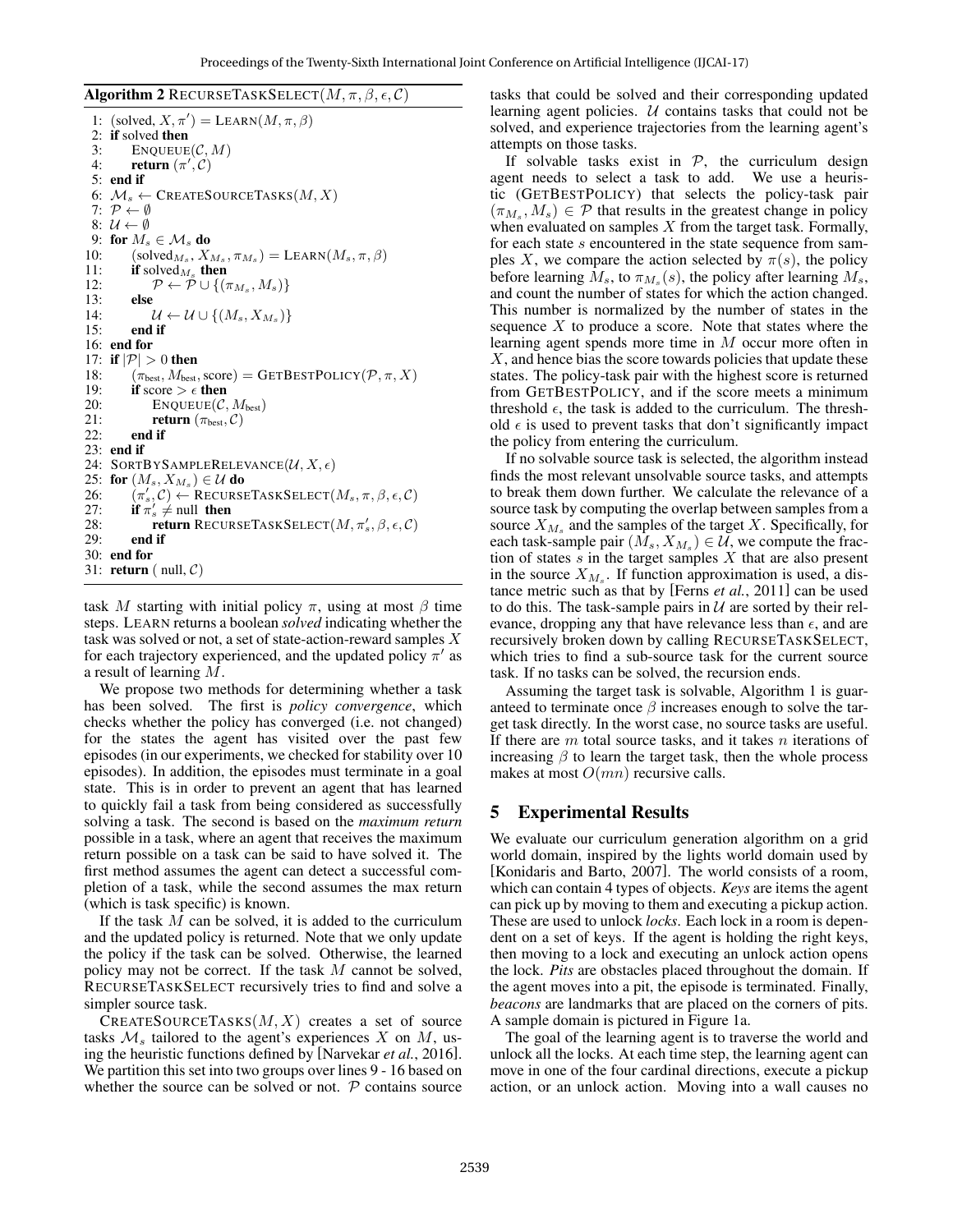

Figure 1: (a) Grid world target task (b) Sample curricula generated for each of the agents. Each one ends in the target task.

motion. Sucessfully picking up a key gives a reward of +500, and sucessfully unlocking a lock gives a reward of +1000. Falling into a pit terminates the episode with a reward of - 200. All other actions receive a constant step penalty of -10.

#### 5.1 Learning Agent Descriptions

We created 3 different learning agents that have varied sensing and action capabilities, and show that these different agents can benefit from curricula customized to their individual capabilities, even when facing the same target task.

The first agent, the *basic agent*, has 16 sensors, grouped into 4 on each side. The first sensor in each quadruple measures the Euclidean distance to the closest key from that side, the second measures the distance to the closest lock, the third the distance to the closest beacon, and the fourth detects whether there is a pit adjacent to the agent in that direction. An additional sensor indicates whether all keys in the room have been picked up, which we refer to as the *noKeys* sensor. For example, the perception vector for the agent in Figure 1a is [7.07, 5.10, 6, 6.32, 3.16, 3.16, 4, 2, 4.24, 3.16, 3.61, 2.83, 0, 0, 0, 0, 0], where the first 4 elements are key features for the north, south, east, and west side sensor, followed by the 4 for locks, 4 for beacons, 4 for pits, and the noKey.

The agent used Sarsa( $\lambda$ ) with  $\epsilon$ -greedy action selection for the learning algorithm  $\mathcal{L}$ , value function transfer for transfer learning algorithm  $\mathcal T$ , and CMAC tile coding for function approximation. Tile coding is a linear function approximator where the feature space is partitioned into *tiles*. Each tile holds a weight, and typically, several overlapping tilings are used, which control the degree and direction of generalization of the approximator (see [Sutton and Barto, 1998] for a review). For all our agents, the tile widths were 1.

For the basic agent, we created two tilings: one over the 13 percepts from the key, beacon, pit, and noKey sensors, and another over the 13 percepts from the lock, beacon, pit, and noKey sensors. Tiling in this way allows the agent to generalize knowledge about keys and locks learned in source tasks separately. The exploration rate  $\epsilon$  was set to 0.1, eligibility trace parameter  $\lambda$  to 0.9, and learning rate  $\alpha$  to 0.1.

The second, *action-dependent agent*, has the same sensors as the basic agent, but they are tiled differently: one tile is over the lock, pit, and noKey features; a second is over the key, pit, and noKey features; and a third is over the beacon and pit features. In addition, unlike the basic agent, the state representation is action-dependent. That is, when considering the *move right* action, the agent's feature vector uses values only from the right side sensors. For example, the feature vector for the agent in Figure 1a considering the move right action is [6, 4, 3.61, 0, 0], where the values correspond to the key, lock, beacon, pit, and noKey features. The weights in the tilings are shared, so that the same set of weights is used for the state in each of the directions. Sharing weights like this increases the agent's level of generalization.

Finally, the *rope agent* is like the basic agent, except that it has 4 additional actions, which are to use a rope in one of the four directions. Doing so opens a path across a pit if one is present, and incurs the step cost of -10. Depending on the task, this action capability can result in a different optimal policy, and thus could benefit from a customized curriculum.

## 5.2 Curriculum Generation and Results

We used the algorithm presented in Section 4 to automatically generate curricula for each of the 3 agents. The target task  $M_t$  was a 10x10 grid world with 1 lock and 1 key separated by a 6 tile pit, as shown in Figure 1a. This task requires agents to learn at least 3 different behaviors: picking up keys, navigating around pits, and unlocking locks.

Each agent was initialized with a uniform random policy, and given an initial learning budget  $\beta$  of 500, which was increased by 500 in each iteration of the loop in Algorithm 1. In order to add a source task, we specified it had to affect the policy by at least  $\epsilon = 0.1$ . Curriculum generation was terminated when a return  $\delta = 700$  was reached.

Tasks were identified as solved using the policy convergence method described in Section 4. We applied the TaskSimplification and OptionSubGoals heuristics defined in [Narvekar *et al.*, 2016] to create source tasks. These created source tasks that varied elements such as the size of the domain, the number of pits, or changed the goal of the task to be picking up certain keys. A total of 15 unique tasks were considered for use by the curriculum algorithm, and 9 were used to compose curricula for the different agents.

We evaluated the performance of each agent on the target task using no curriculum, a curriculum tailored for that specific agent, curricula tailored for each of the other two agents, and a random curriculum consisting of 3 randomly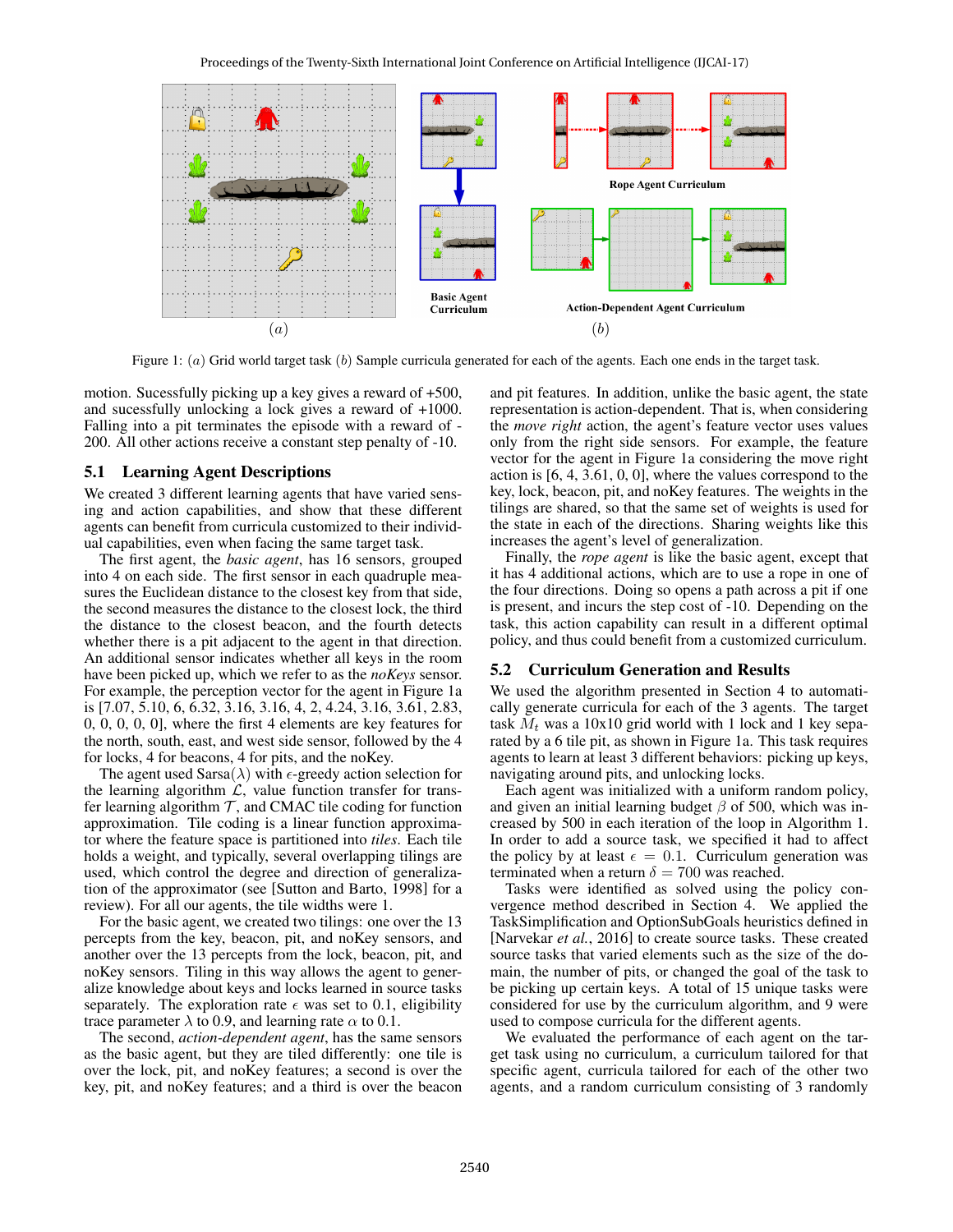

Figure 2: Performance on the target task by the (a) basic agent, (b) action-dependent agent and (c) rope agent, after training using various curricula. Each curve was averaged over 500 runs, and is offset to reflect time spent training in source tasks.

selected tasks. Figures  $2(a) - 2(c)$  show the results for the basic agent, action-dependent agent, and rope agent, respectively. The results clearly show that training via the curriculum customized for an agent provides the best benefit. Using a different agent's curriculum was usually suboptimal, and in some cases even hurt performance. Using a random curriculum generally led to performance quite similar to learning from scratch, only delayed. The random tasks added training time without improving learning speed (results are shown for the rope agent. For the other agents, the shape of the random curve was similar to the "no curriculum" curve, but the randomly selected tasks led to horizontal offsets greater than the scale of the graph axes). Examples of produced curricula for each agent are shown in Figure 1b.

## 6 Related Work

A variety of transfer learning methods have been proposed, enabling RL agents to transfer samples [Lazaric *et al.*, 2008], options [Soni and Singh, 2006; Perkins *et al.*, 1999], policies [Fernández *et al.*, 2010], models [Fachantidis *et al.*, 2013], and value functions [Taylor and Stone, 2005]. Typically, these methods only consider one-stage transfer (as opposed to a curriculum), and assume the source tasks are given.

To address cases where source tasks are not specified in advance, [Narvekar *et al.*, 2016] proposed a set of heuristic functions for creating tasks that are tailored to the abilities of a learning agent. The source tasks were then used to manually construct a multi-step curriculum. In contrast, we address how multi-step curricula can be automatically constructed.

In the related problem of *task selection*, the goal is to select the best source task for a given target. Proposed solutions typically compute a similarity measure between the MDPs of the source and target task [Ferns *et al.*, 2012; Ammar *et al.*, 2014b], or learn a model of transferability that can be applied to novel source-target task pairs [Sinapov *et al.*, 2015; Isele *et al.*, 2016]. However, none of these methods have been successfully applied to a select a full sequence of tasks.

Automatically selecting and sequencing tasks into a curriculum is an open problem that has received relatively little attention. In most existing work, the tasks are sequenced manually, by either a domain expert [Narvekar *et al.*, 2016] or naive users [Peng *et al.*, 2016]. Most recently, [Svetlik *et al.*, 2017] proposed an automated method to construct a full curriculum, which relies on task descriptors and a heuristic function to estimate the transferability between tasks. The main limitation of their method is that it does not adjust to the agent's unique abilities and learning progress during training. In contrast, our formulation of the curriculum generation process as an MDP accounts for and explicitly models the progress of an agent towards learning a target task.

Finally, curriculum learning has also been explored in the context of supervised learning [Bengio *et al.*, 2009]. Related paradigms, such as multi-task reinforcement learning [Wilson *et al.*, 2007] and lifelong learning [Ammar *et al.*, 2014a] have also been examined. The distinguishing feature of curriculum learning compared to these works is that in curriculum learning, we have full control over the order in which tasks are selected, and the goal is to optimize performance for a specific target task, rather than all tasks.

## 7 Conclusion and Future Work

In this paper, we presented a novel formulation of curriculum generation as a Markov Decision Process, which explicitly models the progress of an agent as it learns through a sequence of tasks. We described how a policy over a curriculum MDP could be used to produce a curriculum, and proposed an algorithm that approximates one trace of an optimal policy in this MDP. The algorithm was evaluated in a grid world domain to produce curricula tailored to the sensing and action capabilities of 3 different agents. Our results showed that the curricula produced improved learning compared to learning without a curriculum, but also that having *customized* curricula for each agent makes a significant difference.

A limitation of most exisiting automated sequencing approaches, including ours, is that producing the curriculum requires collecting extensive experience in source tasks. Thus, generating a curriculum for a single agent is not practical. We showed that different agents could benefit from different curricula, but produced a curriculum for each agent independently. Thus, an interesting question for future work is: can we adapt a curriculum generated for one agent to a new agent?

# Acknowledgements

The authors would like to thank Matteo Leonetti for helpful discussions early on in this work. This work was supported in part by NSF (CNS-1330072, CNS-1305287, IIS-1637736, IIS-1651089), ONR (21C184-01), AFOSR (FA9550-14-1- 0087), Raytheon, Toyota, AT&T, and Lockheed Martin.